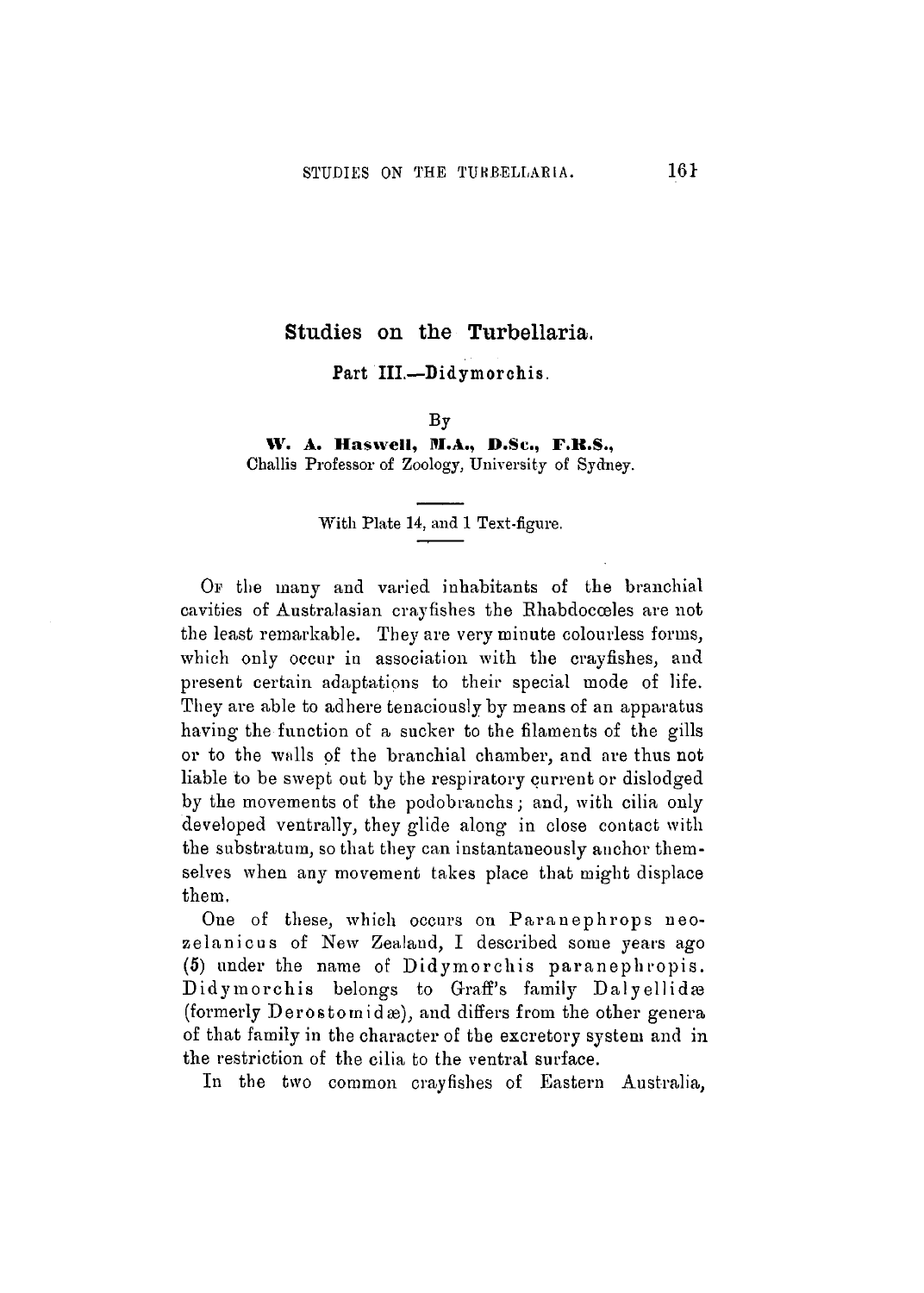Astacopsis serratus and Cheraps bicarinatus, Rhabdocceles are constantly present. Of these there are, as far as I have been able to determine, only two species, one confined to each of the two crayfishes in question. They both belong to the Dalyellidæ, and resemble Didymorchis in many points; but the excretory system is constructed ou entirely different lines. In this respect—the arrangement of the main trunks of the excretory system—the two Australian forms are at one, though they differ from one another in certain features of the reproductive apparatus. On the whole I think it better, instead of coining a new generic name or names, to regard them as a species of Didymorchis.<sup>1</sup>

The species living iu the branchial cavities of Cheraps bicarinatus I propose to name D. cherapsis. When the gills and branchiostegites of the crayfish are removed and placed in water in a glass vessel, a small number of the Rhabdocceles will always be found among the crowd of actively moving animals—chiefly Craspedellas, together with a Nematode—which soon begin to become separated out from the gills. When among the gill-filaments the Rbabdocoeles readily clamber from one to another by looping movements. On the surface of the glass, when undisturbed, they glide evenly along through the action of the cilia of the ventral surface; when disturbed by a touch or by an attempt to draw them into a pipette, they instantly attach themselves to the surface with considerable tenacity.

Didymorchis cherapsis (PI. 14, fig. 1) is, like D. paranephropis, a very small Rhabdocoele, not exceeding a millimetre in length. When gliding along freely it becomes relatively long and narrow, with the anterior end truncate and slightly more expanded than the rest, the posterior end narrower and slightly emarginate. The largest specimens are of a very light greenish-yellow colour : smaller specimens

<sup>1</sup> I have a note also on an allied form occurring in A. australi ensis of Tasmania, but without details sufficient to determine its relationship to the others.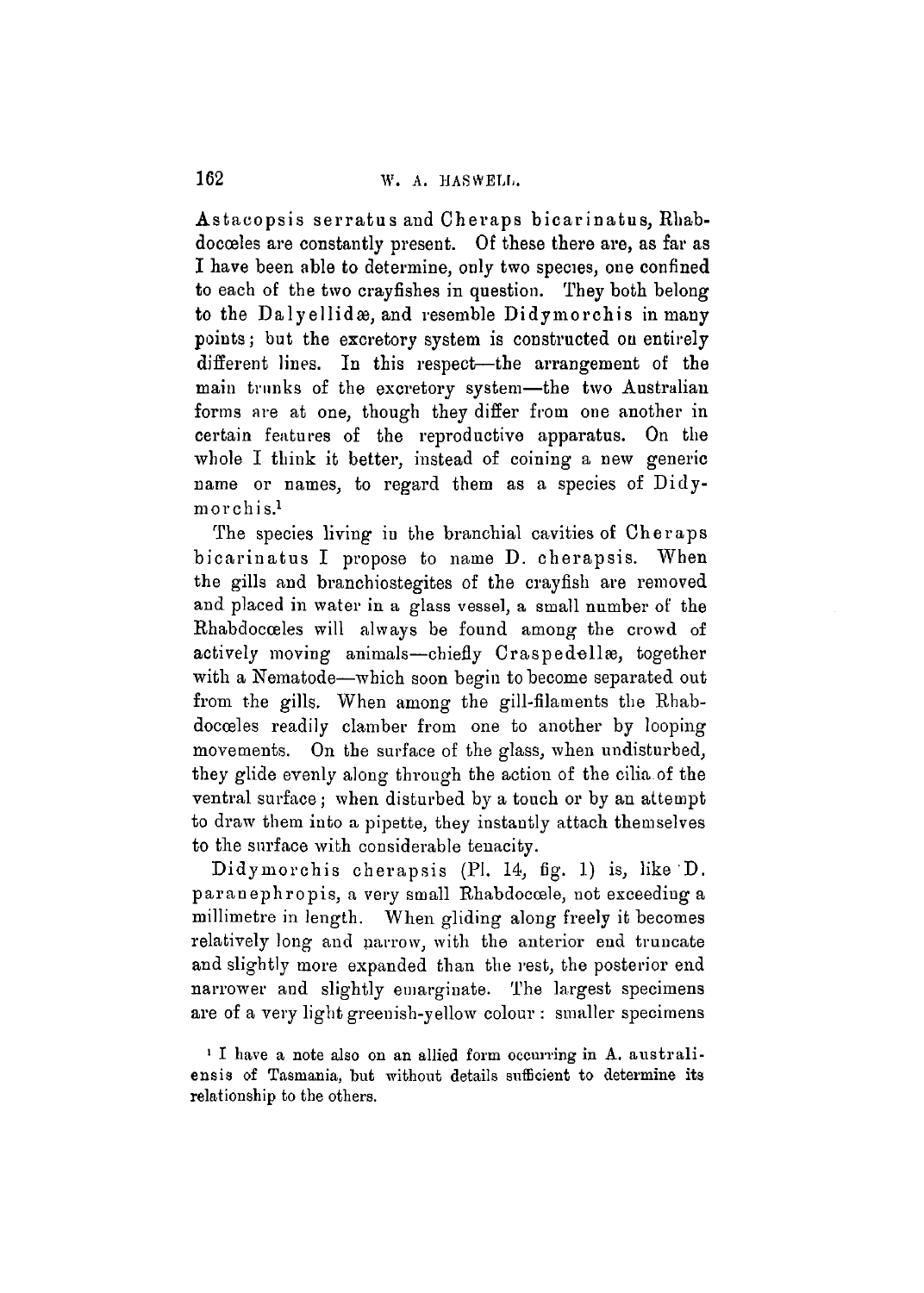are quite colourless. There is a small pair of eyes of crescentic shape situated about one sixth of the total length from the anterior end, and separated from one another by an interval of about a half to a third of the total breadth. The mouth is some little distance—about one eighth to oue sixth of the total length from the anterior end. The single reproductive aperture is a similar distance from the posterior end.

At the posterior end on the ventral surface is a subcrescentic elevated area with the concavity forwards (PI. 14, fig. 2). The surface of this is non-ciliated, but is dotted with numerous minute bright spots, which indicate the openings of the ducts of integumentary glands. This elevation appears to play the part of a sucker.

The epidermis *(ep.),* which varies somewhat in thickness in different parts, is ciliated only on a definitely limited area of the surface on the ventral side. In this respect, as well as in the other features of the integument, D. cherapsis resembles D. paranephropis. A yet more remarkable feature of this layer in Didymorchis is that it is entirely devoid both of cell-boundaries and of nuclei. This is a very exceptional condition. I do not know of any other instance of it except Plehn's genus Sanguinicola , which lives as an internal parasite in the blood-vascular system of Cyprinid fishes  $(6)$ .

Within the epidermis is a basement-membrane which becomes very conspicuous in hæmatoxylin-stained sections (PI. 14, figs. 3-5), owing to its affinity for the dye. Within this again are the muscular layers usual in Rliabdocceles—an external circular and an internal longitudinal. The former is very feebly developed; it is not shown in the figures of sections.

The openings of the ducts of the integumentary glands are confined mainly to two localities—the anterior and posterior extremities of the ventral surface. In the latter position in the middle line behind the testes, numerous ducts open close together on a small area, which is capable of being depressed into a deep pit, occupying the middle of the crescentic area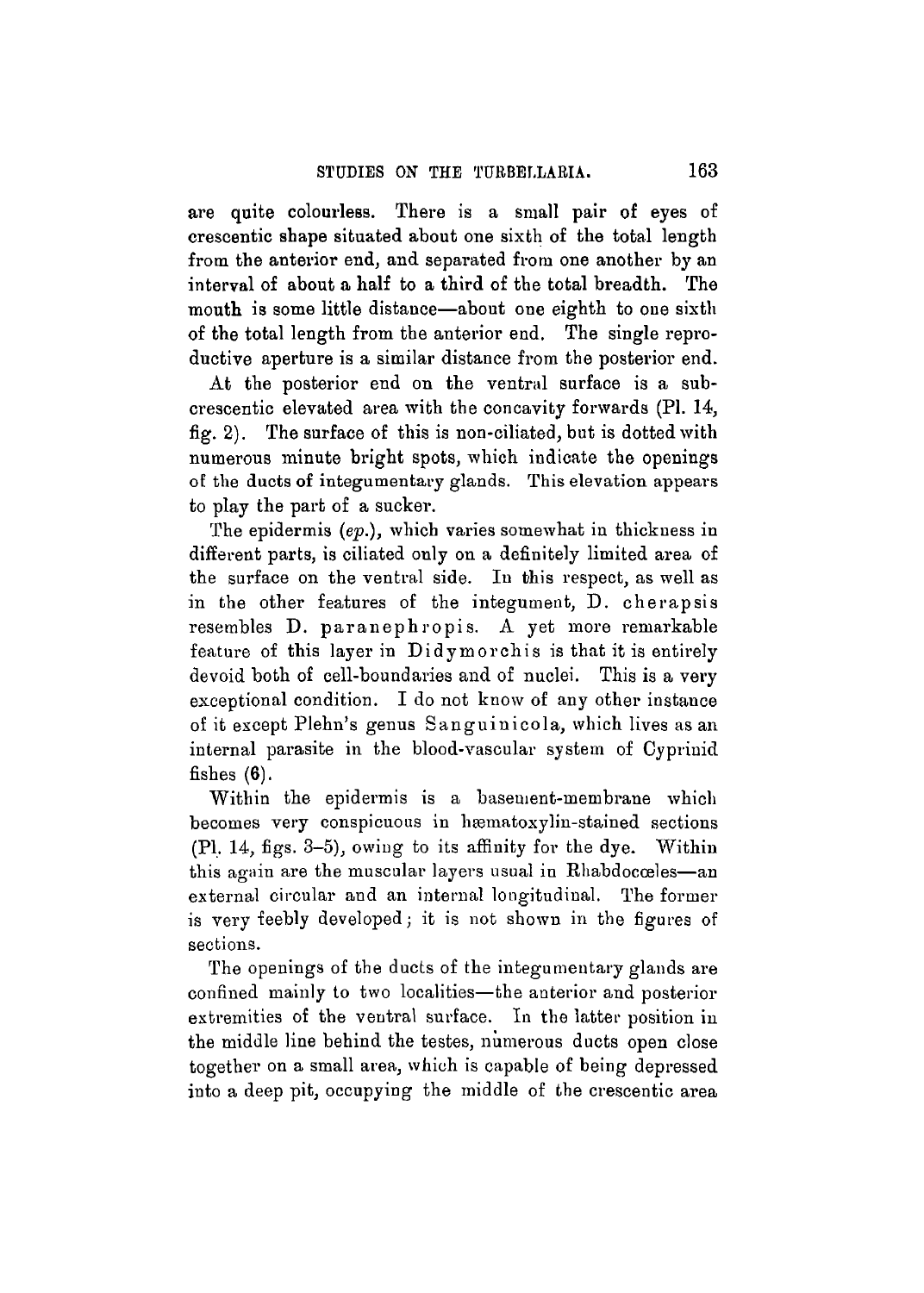already referred to. In the terminal portions of the ducts where they pass between the testes, masses of the second collect ready to be discharged instantaneously. It is mainly this arrangement that enables the animal to adhere firmly to a surface in the manner already described. At the anterior end, where the adhesive power is much feebler, there is less concentration of the ducts and their apertures, but the latter are mainly concentrated on two areas at the sides of the mouth and in front of it.

The mouth leads into a narrow passage—the anterior part of the pharyngeal sac—opening into the pharynx behind. The latter is of Graff's *"* doliiform " type, and has the shape of a cylinder which is about twice as long as it is wide. The unicellular glands in the substance of its walls are very conspicuous in the living animal; the ducts of all of them, much convoluted in the ordinary retracted condition of the organ, straightened out in the protracted state, open round the anterior margin.

The pharynx is freely eversible, becoming protruded to as much as a third of its extent through the mouth, its thin, circular, anterior margin projecting beyond the anterior end of the body.

Posteriorly it opens directly into the intestine—an œsophagus not being differentiated. Around the opening are about six cesophageal glands, the secretion of which has the appearance of extremely minute spherules.

The intestine (PI. 14, fig. 4) has no epithelium and no lumen. It is merely a vacuolated protoplasmic mass with irregularly distributed nuclei; numerous bright spherical granules or droplets, some of relatively large size, are embedded in it. In some series of sections the intestine is quite solid without any internal cavity. In others irregular spaces occur. Externally the intestinal syncytium is not definitely circumscribed, and no definite limit can be recognised between it and the general mesenchyme or parenchyma.

This syncytial condition of the intestine appears to be specially characteristic of the Dalyellidae. When I found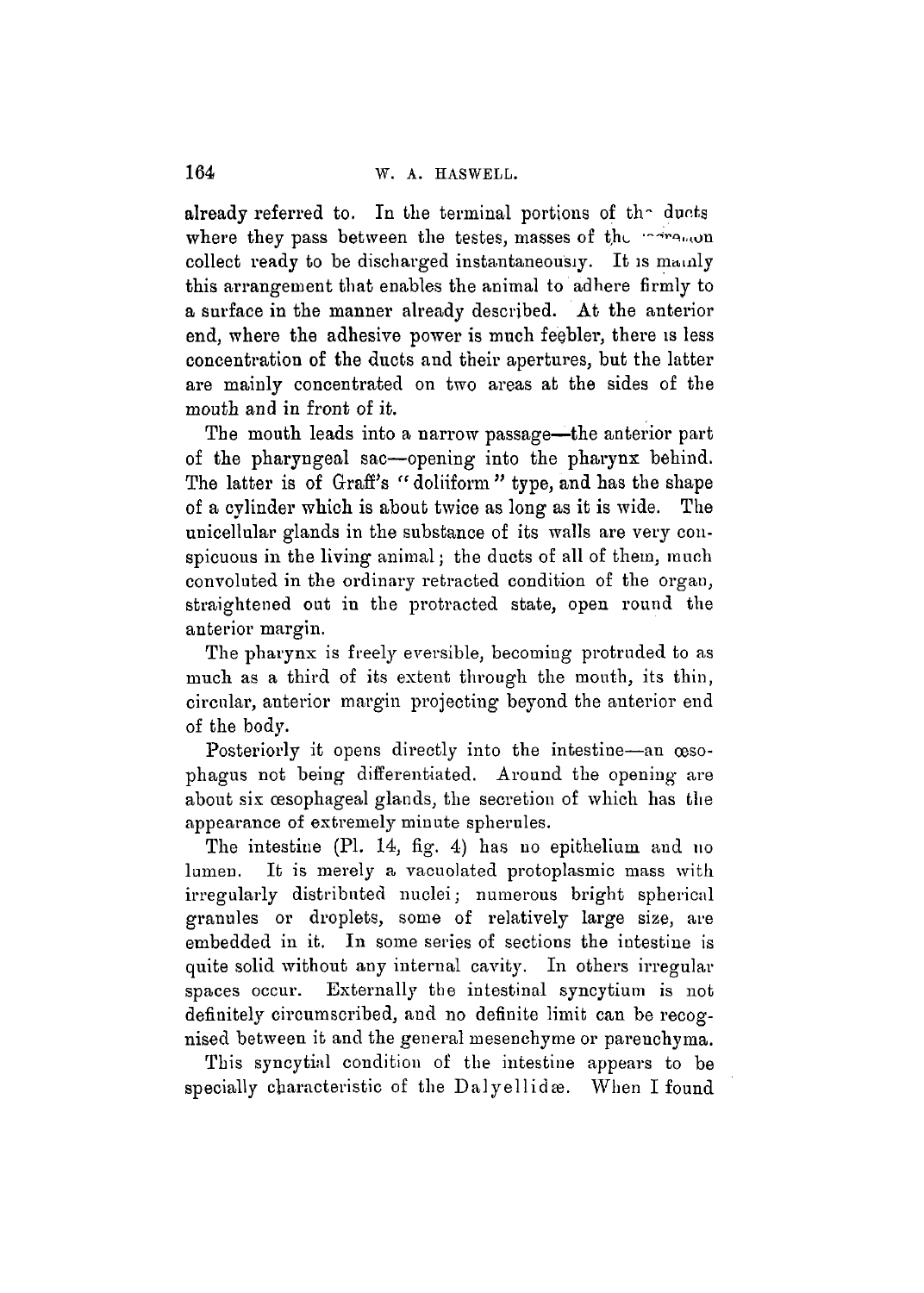such a condition occurring in Anomalocoelus (4), I was under the impression that it was a very exceptional one. But Hallez (3) describes exactly the same state of things in Proderostoma, and, in this case at least, it is clear enough that the syncytial condition is not a secondary one; there never is an epithelium at any stage in Proderostoma. In all probability the same holds good of the others ; certainly there is no appearance of an epithelium in the youngest specimens of Anomalocoelus and Didymorchis examined.<sup>1</sup>

There is no doubt, however, that Hallez goes too far in concluding that the condition observed in Proderostoma is general among the Rhabdococles. He says : " On voit que von Ihering a raison en ce sens que l'intestin des Rhabdocoales est ces l'embryon un organ massif et chez l'adulte un plasmode comme chez les Acoeles. Une lumiere n'en existe pas moins chez l'adulte, mais celle est un simple vacuole du synctium." In von Graff's *''* Monographie*'* (1) there are a number of figures showing enteric epithelium and a definite enteric lumen in members of various families of Rhabdocceles. In fact, the only member of the group in which that distinguished author recognises a plasmodial condition is Plica stomum bimaculatum (loc. cit., p. 2126, also 2, p. 2132).

There are two excretory apertures, situated on the ventral surface towards the middle of the body and some distance behind the posterior end of the pharynx. Each of the apertures (Text-fig. 1), which are separated from one another by a considerable space, leads directly, without the intercalation of any excretory sac or vesicle, into a transverse main vessel

<sup>1</sup> It was partly on account of this feature, supposed to be exceptional. that I proposed that Anomalocoulus should be regarded as the type of a distinct family. Von Graff, however, states (2, p. 1993) that Anomalocoelus approximates so closely to Phænocora (Derostoma) as scarcely to demand a separate generic name. But he over- looks the fact that in the latter the testes are compact, as in the rest of the Dalyellidæ, while in the former they are of the diffuse type-a distinction which elsewhere he treats as an important one in his scheme of classification.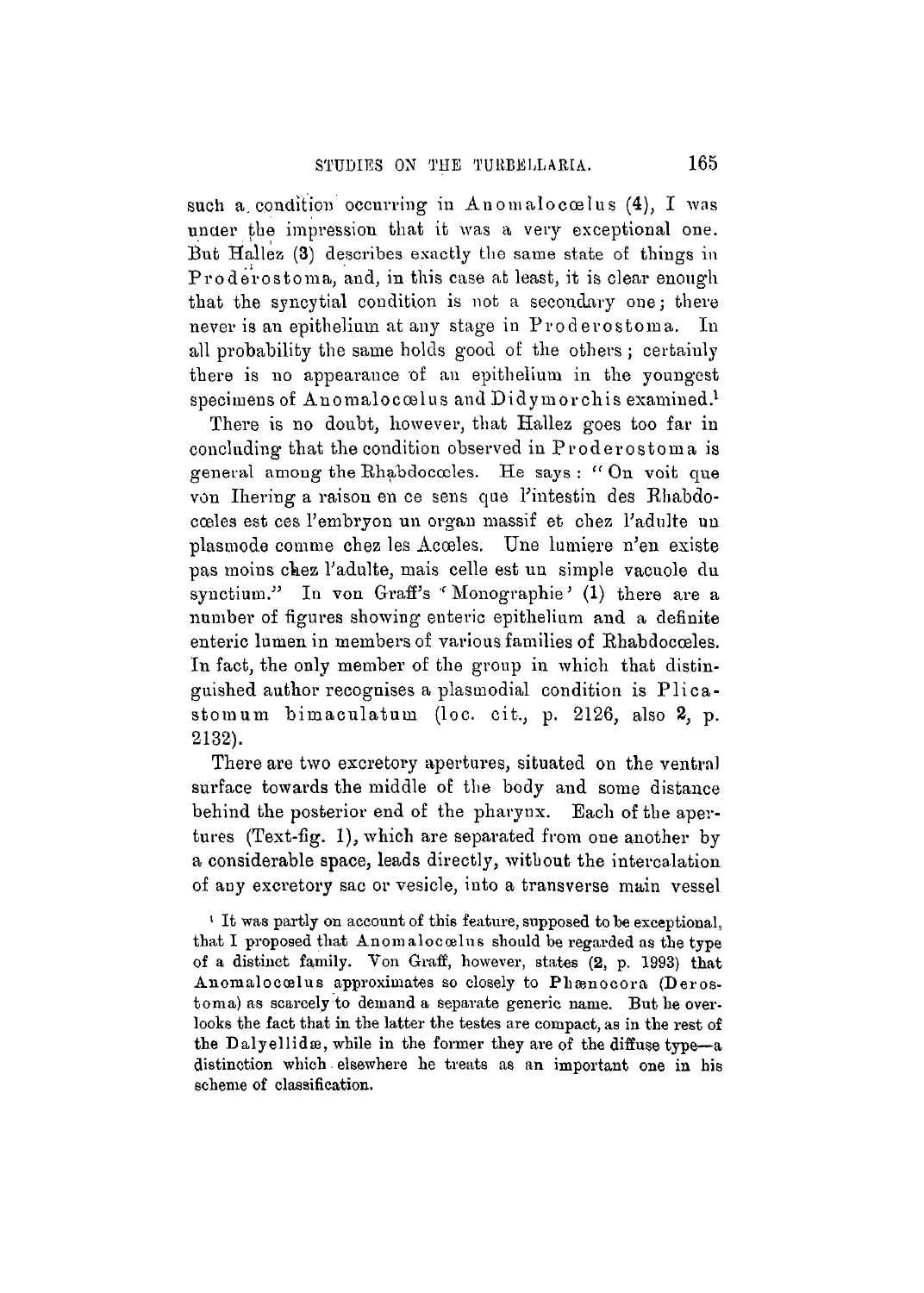166 W. A. HASWELL.

of considerable dimensions. This divides towards the margin of the body into anterior and posterior longitudinal trunks. The anterior runs forwards towards the anterior extremity and then bends back upon itself and breaks up into a number



of branches in the anterior region of the body. From it as it runs forwards are given off internally two large branches, which, widely separated at their origin, converge and unite near the middle line on the ventral side below the middle of the pharynx to form a short, transverse commissural vessel haviqg corresponding relations on the opposite side.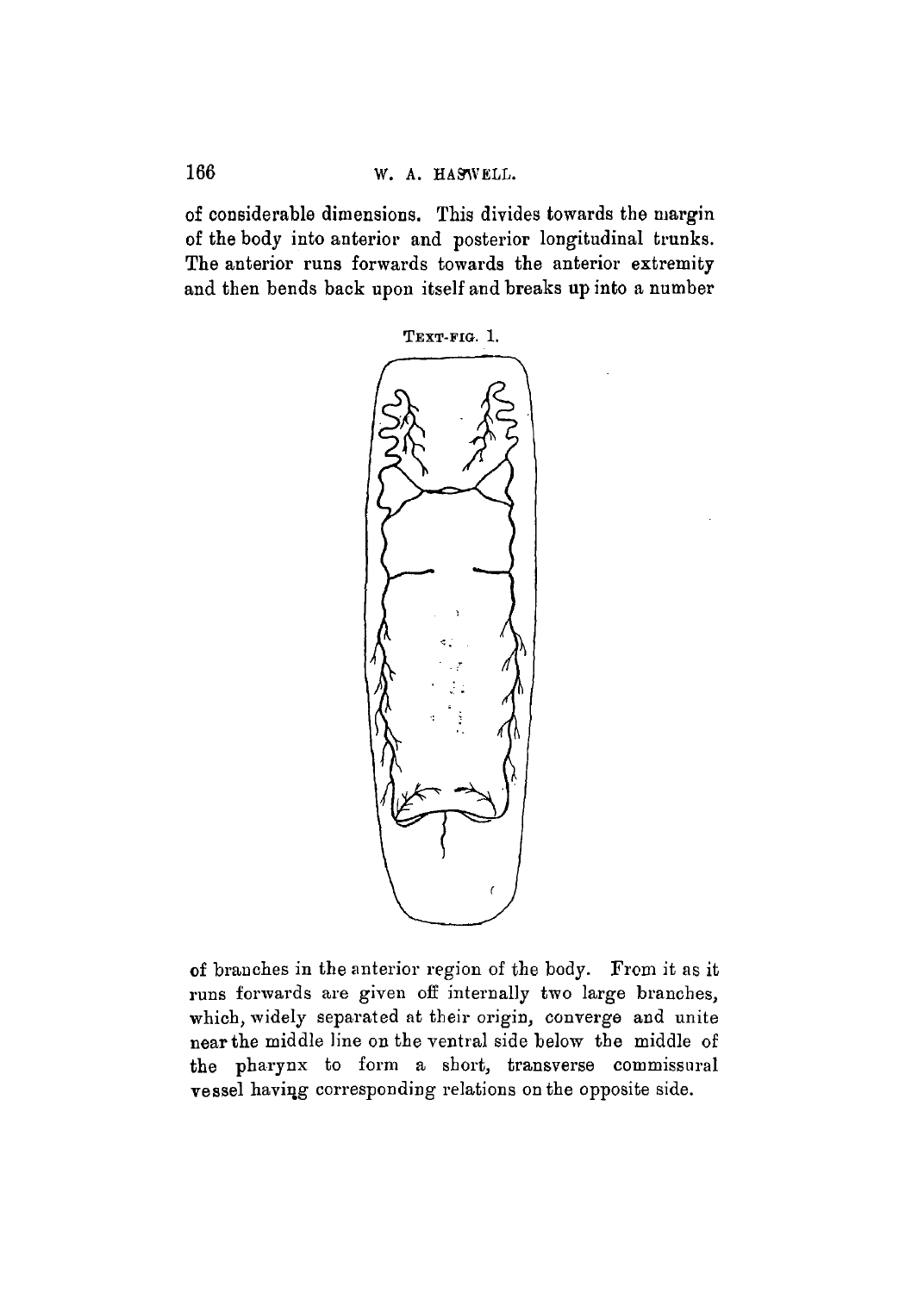The posterior longitudinal vessel bends inwards towards the posterior extremity of the body, and, behind the genital aperture, passes into the posterior longitudinal vessel of the opposite side. It gives off, not far from the middle line, a large branch which runs outwards in close apposition with it for some distance, and then bends inwards and breaks up into branches in the reproductive region.

The above-described arrangement of the excretory vessels and their apertures differs completely from that which occurs in D. paranephropis, and appears to approximate more closely to that observable in Phænocora stagnalis, as described by Fuhrmann .(see  $2$ , p. 2147), than to that occurring in any other member of the Dalyellidas.

The reproductive apparatus,(PL 14, fig. 1) is very similar to that of D. paranephropis with certain important points of difference. The genital aperture leads into a genital cloaca into which the free end of the penis projects on the left, while the female aperture is situated towards the right. The penis (PI.14, fig. 6) is achitinous cylinder narrowing somewhat towards its free end, where it possesses an introvert armed with a number of fine spines. At its base is a rounded bulb into which numerous ducts of granule glands open, and from which is given off a short rounded ejaculatory sac. The granule glands are situated chiefly on the left side between the left testis and the intestine. With the bulb of the penis is connected by a narrow neck the large pyriform vesicula seminalis, into which the two vasa deferentia open. There are two compact, somewhat reniform testes situated in the posterior region of the body and coming very close to oue another posteriorly.

Tbe female aperture leads into a rounded chamber, the vagina. In the walls of this are situated two, or, in the largest specimens, three groups of chitinous teeth. Each group is supported on a muscular cushion. In each group there are six rows, the outermost row containing about ten teeth—the number in each row decreasing from the outer towards the inner rows. In large specimens the teeth are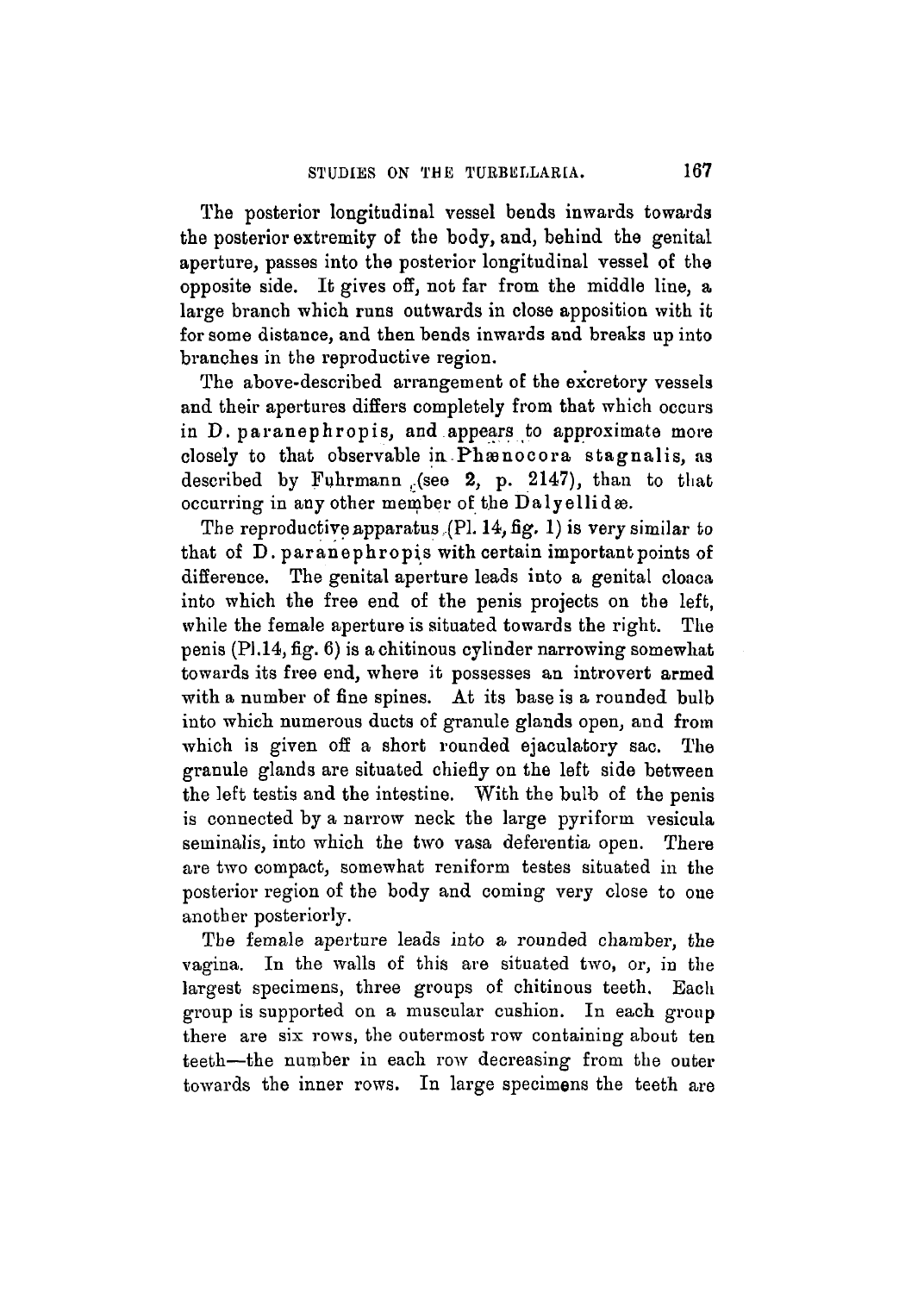more closely aggregated, and the division into rows becomes less definite.

The succeeding division of the female duct (ootype) is not definitely dilated; eggs have never been found in it, but there are a number of unicellular glands (shell-glands) around it. The anterior part of the female duct (oviduct) usually contains a small number of actively moving spermatozoa. It receives the two vitelline ducts and gives off in front, iu about the middle line of the body, a rounded sac, the receptaculum, which varies'greatly in size in different individuals, and usually contains a quantity of granular matter with embedded inert spermatozoa The ovary on the right side of the body, is of the same voe as that of D. paranephropis—compact. oval, containing only a small number of relatively large ova.

The vitellihe glands are a pair of solid cylinders, which extend forward on each side to about the line of junction between the pharynx and the intestine. Posteriorly they converge, become narrowed into the form of ducts, and open together into the oviduct close to the mouth of the receptaculum and not far from the ovary.

The form which occurs in the spiny crayfish, and which I propose to call D. astacopsidis, resembles D. cherapsis in all the most essential features. It is usually more abruptly truncate at the ends, the posterior end being more or less emarginate. The eyes are wider apart. The pharynx is relatively shorter. The penis (Pl. 14, fig. 7) has a somewhat longer introvert with longer spines. The vagina is entirely devoid of teeth.

#### LITERATURE.

- 1. Graff, L. von.—' Monographie der Turbellarien: I. Rhabdoccelida ' (1882).
- 2. --- "Die Turbellarien," in Bronn's 'Klassen u. Ordnungen des Thierreichs' (1907).
- 3. Hallez, P.—" Sur la nature syncytiale de l'intestin des Rhabdocoeles," ' C. R.,' tome 146 (1908).
- 4. Haswell, W. A.—"Studies on the Turbellaria," Parts I and II, ' Quart. Journ. Micr. Sci.,' vol. 49 (1906).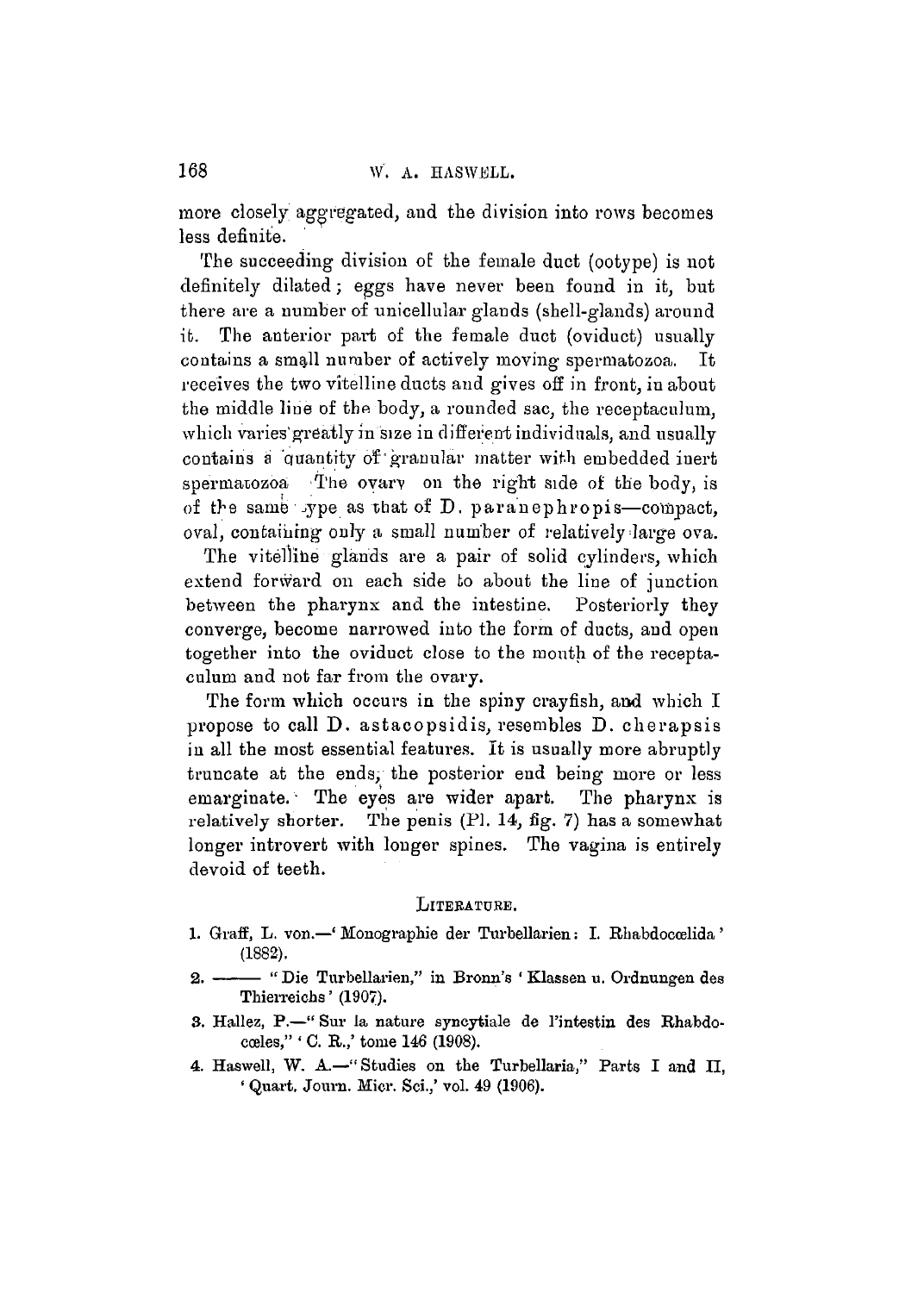- 5. Haswell, W. A.—"On Didymorchis, a Rhabdoccele Turbellarian inhabiting the Branchial Cavities of New Zealand Crayfishes," 'Proc. Linn. Soc, N.S.W,' vol. 25 (1900).
- 6. Plelm, BI.—" Sanguinicola arinata and inermis," ' Zool. Anz.,' Bd. xxix (1905).

# EXPLANATION OF PLATE *U,*

# Illustrating Mr. W. A. Haswell's paper " Studies on the Turbellaria."

#### LETTERING.

*ap.* Reproductive aperture, *bin.* Basement membrane, e. Eyes. *ep.* Epidermis, *ex.* Excretory vessels, *i.* Intestine, *hn.* Longitudinal muscular layer, *n.* Fibrous mass of brain, *od.* Oviduct, *ov.* Ovary. *p.* Penis, *ph.* Pharynx, r. Reoeptacnlum. *t.* Teeth in vagina, *te.* Testes. *v.* Vitelline glands.

Fig. 1.—General view (semi-diagrammatic) of the organisation of Didymorchis cherapsis, magnified 140 times.

Fig. 2.—Ventral surface of posterior end with adhesive apparatus.

Fig. 3.—Transverse section passing through brain and eyes.

Fig. 4.— Transverse section through intestinal region, showing the absence of epithelium and of lumen. The cilia of the surface are not shown.

Fig. 5.—Transverse section a little behind the genital aperture.

Fig. 6.—Penis of D. cherapsis.

Fig. 7.—Penis of D. astacopsidis.